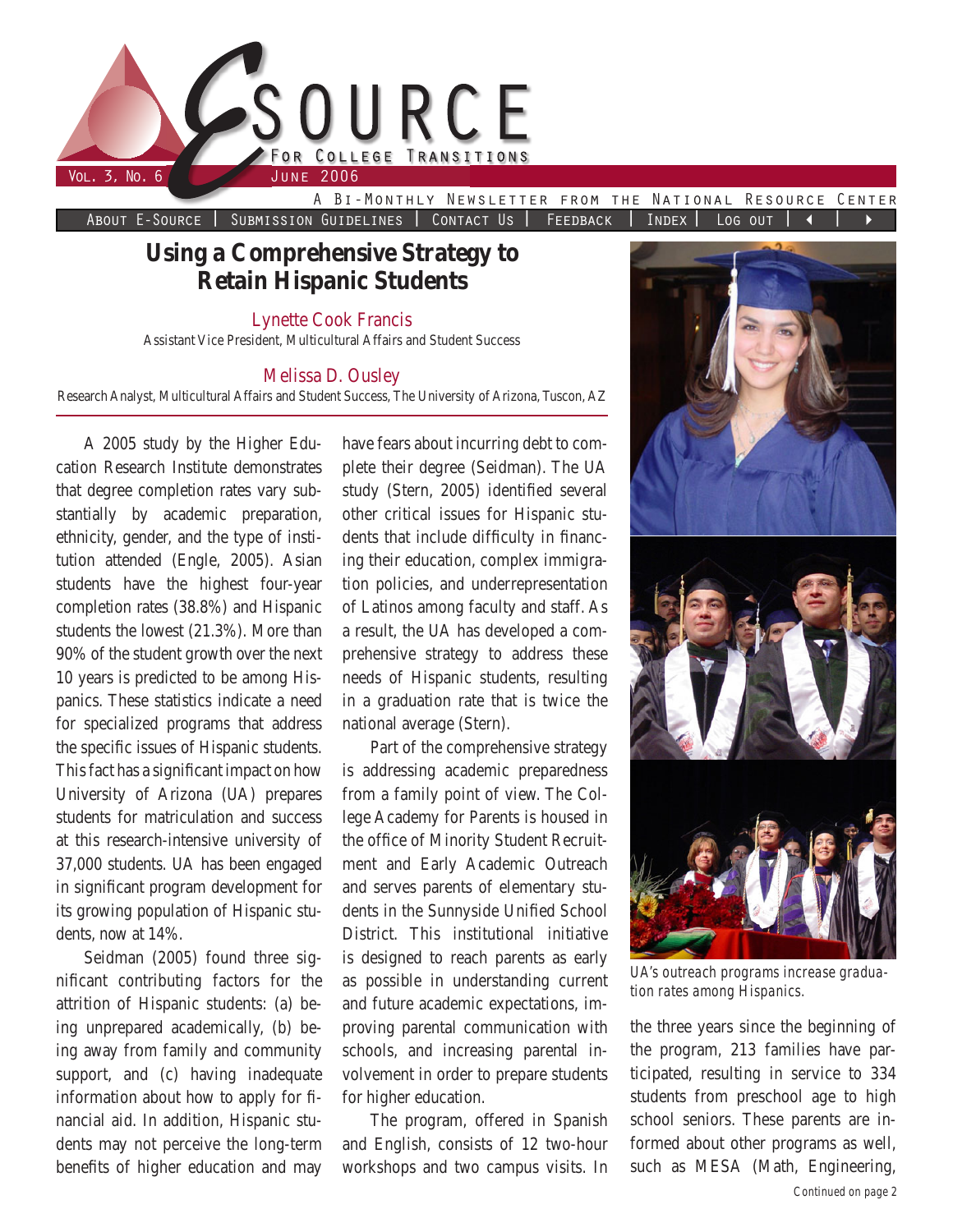

### Page Vol. 3, No. 6, June 2006 About E-Source | Submission Guidelines | Contact Us | Feedback | Index | Log out

#### *Continued from page 1*

Science Achievement), which is a middle and high school college preparation program. Workshops and a parent-outreach newsletter have been developed to keep program graduates informed about the college-going process.

Another part of the strategy is to bridge the gap between high school and college. The New Start Summer Program is a seven-week summer program designed to acclimate students to the UA's academic and social cultures. On average, 60% of students served by New Start are Hispanic. Students enroll in a three- to five-unit university-level course (math, English, or a general education course), and tutors provide additional academic support. Peer advisors facilitate daily one-hour workshops on academic success strategies, introduction to areas of study, and university resources. In addition, peer advisors conduct one-on-one sessions to provide individual student support. Students engage in a living-learning community by staying in residence halls where additional educational and social programs are offered.

The Rising Sun Leadership Program is part of the New Start Summer Program and focuses on the development of leadership skills through service to the community and is an important part of socialization for the first year of college. Students participate in two or three community service events per week such as Barrio Anita Mural Project, The Giving Tree, Boys and Girls Club, and YWCA. In 2004, the first-year retention rate for New Start participants was 75.2%, and the average firstyear retention rate for participants based on a 10-year study from 1993-2002 was 71.4%. The average six-year graduation rate for participants based on seven-year study from 1993-1999 was 46.3%.

Chicano/Hispano Student Affairs (C/HAS) is a cultural center and creates a safe and welcoming environment that supports academic success, develops leadership, and embraces Chicano/Hispano students' cultural identities. Key to the center's programming is its relationship with the University of Arizona Hispanic Alumni (UAHA) organization. Each year, UAHA awards scholarships to more than 100 local students and requires students to participate in C/HSA programs and events. Throughout their four or more years at college, students form mentoring relationships through Entre Familia activities, which include meeting targeted alumni, interacting with the Center's designated abuelitos/as (grandfathers or grandmothers) and a faculty fellow, taking leadership classes, and joining a Hispanic graduation convocation to which the entire Tucson community is invited.

Another academic C/HSA effort is the Success Express Program: Language, Reading, and Culture First-Year Experience, which is a three-unit, two-semester course to assist Hispanic students by focusing on academic and social skills, connecting students with university resources, and highlighting Hispanic issues such as immigration and second-language acquisition. The class uses peer mentors, who are upper-division students, to discuss study skills and other college adjustment issues with Hispanic students. In 2004, the first-year retention rate for C/HSA Success Express participants was 92.6%.

### TABLE OF CONTENTS

Using a Comprehensive Strategy to Retain Hispanic Students • 1 Changes in Orientation Increases Student Matriculation • 3 Stereotype Threat • 5 Spotlight: Lee Upcraft • 7 Activities for Parents at Yavapai College • 8 Evelyn Nicolesi • 9 Results from Survey • 11 What's Happening at the Center • 11

The last component of the comprehensive strategy addresses graduate school and beyond. As students prepare to graduate with a bachelor's degree and express interest in graduate school, they are referred to the McNair Achievement Program (MAP), which is designed to increase the number of PhDs awarded to students from groups underrepresented in higher education. This program targets low-income, first-generation, and underrepresented students and provides them with academic and social opportunities and activities that develop the skills necessary to excel and gain admission into a top graduate program. This is accomplished through support from a faculty mentor, summer research experiences, and a learning community where knowledge about academic skills and the graduate school application process is communicated. Tutoring, advising, and financial support are also provided.

*(Continued on page 3)*

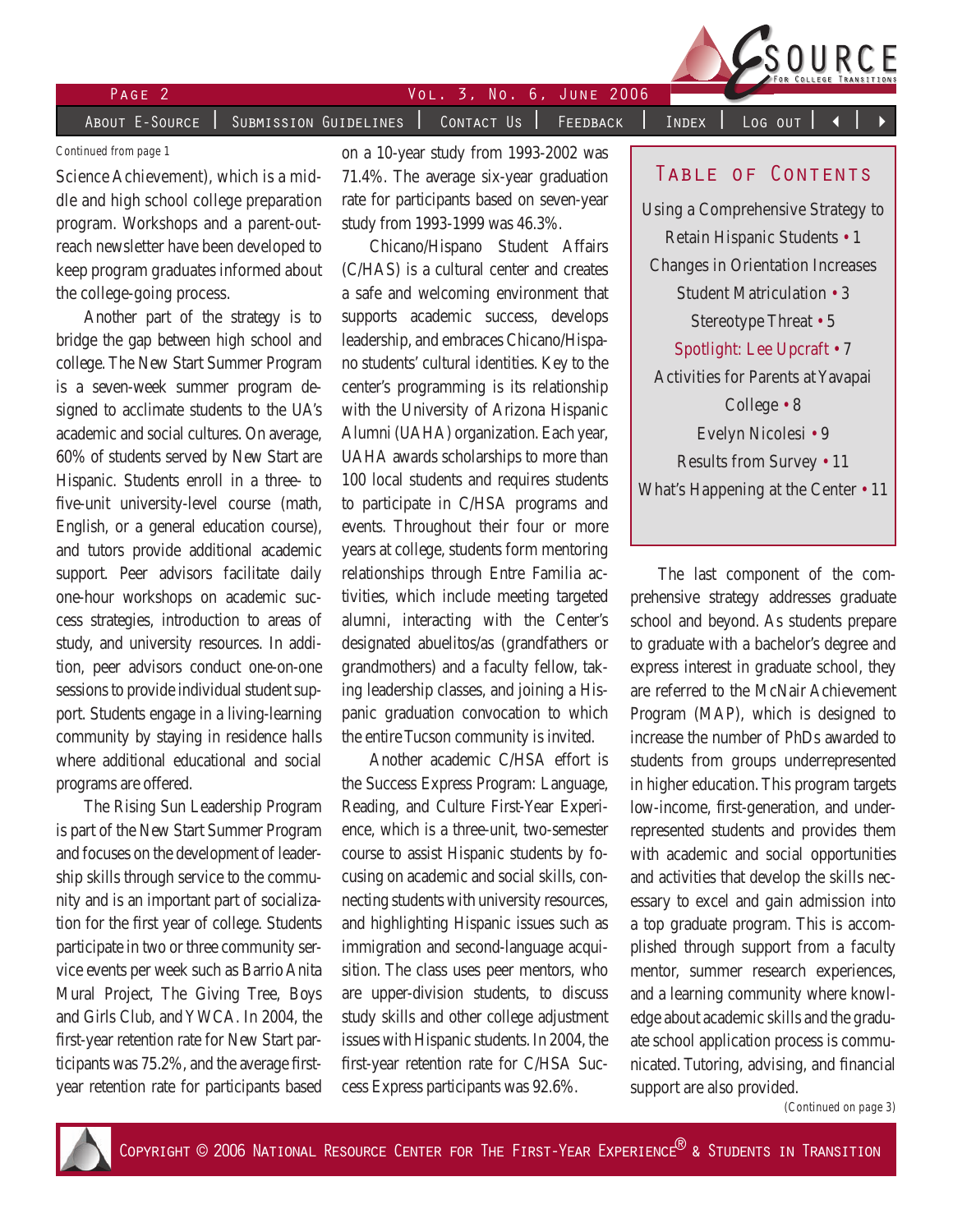

About E-Source | Submission Guidelines | Contact Us | Feedback | Index | Log out | 4

Financial issues are addressed in all the programs offered, but most of the focus is in early outreach programs through the College Academy for Parents and the New Start Summer Program. UA tries to address these issues as early as possible since financial need is often a significant barrier to college attendance and retention.

Institutions of higher education face a growing population of Hispanic students who are underprepared academically, who lack family or community support, and who have inadequate information about financial aid. UA has started addressing some of these challenges by instituting programs that include parents, bridge the gap between high school and college, provide cultural resources, introduce academic success skills, and support students through graduate school and beyond.

#### **Resources**

- Engle, S. (2005). *College completion declining, taking longer, UCLA study shows.* Higher Education Research Institute. Retrieved March 27, 2006, from http://www.gseis.ucla.edu/heri/ darcu\_pr.html
- Seidman, A. (2005). Minority student retention: Resources for practitioners. *Minority retention: What works?* (New Directions for Institutional Research No. 125, pp. 7-24). San Francisco: Jossey-Bass.
- Stern, G. M. (2005, November 21). Latino grad rates at University Arizona twice the national average. *Hispanic Outlook in Higher Education, 16*(4), 28-30.

#### **Contact:**

Melissa D. Ousley Research Analyst Multicultural Affairs and Student Success The University of Arizona Tucson, AZ Phone: (520) 626-2885 E-mail: mousley@email.arizona.edu

**Changes in Orientation Increases Student Matriculation**

Rashelle Karp, Karen Bingham, Sonja Heeter, DeAnn Martz, Jeffrey Waple, Diana Brush, Connie Laughlin, Todd Pfannestiel, Jamie Phillips, William Bailey, Michelle Kealey, Christina Hearst The Clarion *Transitions* Team, Clarion University of Pennsylvania, Clarion, PA

In 2003, a Clarion *Transitions* team of faculty, staff, and administrators used the research on student retention and the results of university-wide roundtables, focus groups, and local research to revise the university's new student orientation program. Matriculation rates increased from 92.1% in 2002, the year before orientation was revised, to 99.7% in 2005, after three years of continuing modifications to the orientation program.

Although student satisfaction surveys from new student orientation consistently reflected a high degree of satisfaction from students and family members, the *Transitions* team decided to make a number of changes to increase the matriculation rate. The focus of orientation was changed from an input-oriented provision of information (i.e., imparting information) for students and families to an outcomes-oriented approach (i.e., expecting students to learn critical information and complete critical tasks) that concentrates on (a) encouraging student and family commitment to the university; (b) building relationships among prospective students, and between students and faculty members; and (c) providing information for family members regarding student

matriculation to the university. A primary theme, to help students accept personal responsibility for their education, was threaded throughout the new student orientation sessions, including the president's address, introductory remarks, and the scripts provided for orientation leaders.

Clarion's *Transitions* Team did both summative and formative assessment of the new orientation program using both direct and indirect measures. Summative assessment of the newly revised orientation was determined by increasing matriculation rates of students. The *Transitions* Team set a goal of increasing matriculation to over 99%. Formative assessment was determined by student evaluation surveys that included direct and indirect measures of learning and satisfaction. Specifically, student evaluation surveys were tallied immediately after each orientation session, and a team of faculty, staff, and administrators made adjustments for subsequent orientation sessions based on the results of these surveys. Direct measures of student learning included questions such as asking students where they would go to get a parking pass or asking students to name a faculty member whom they met during the orientation

*(Continued on page 4)*

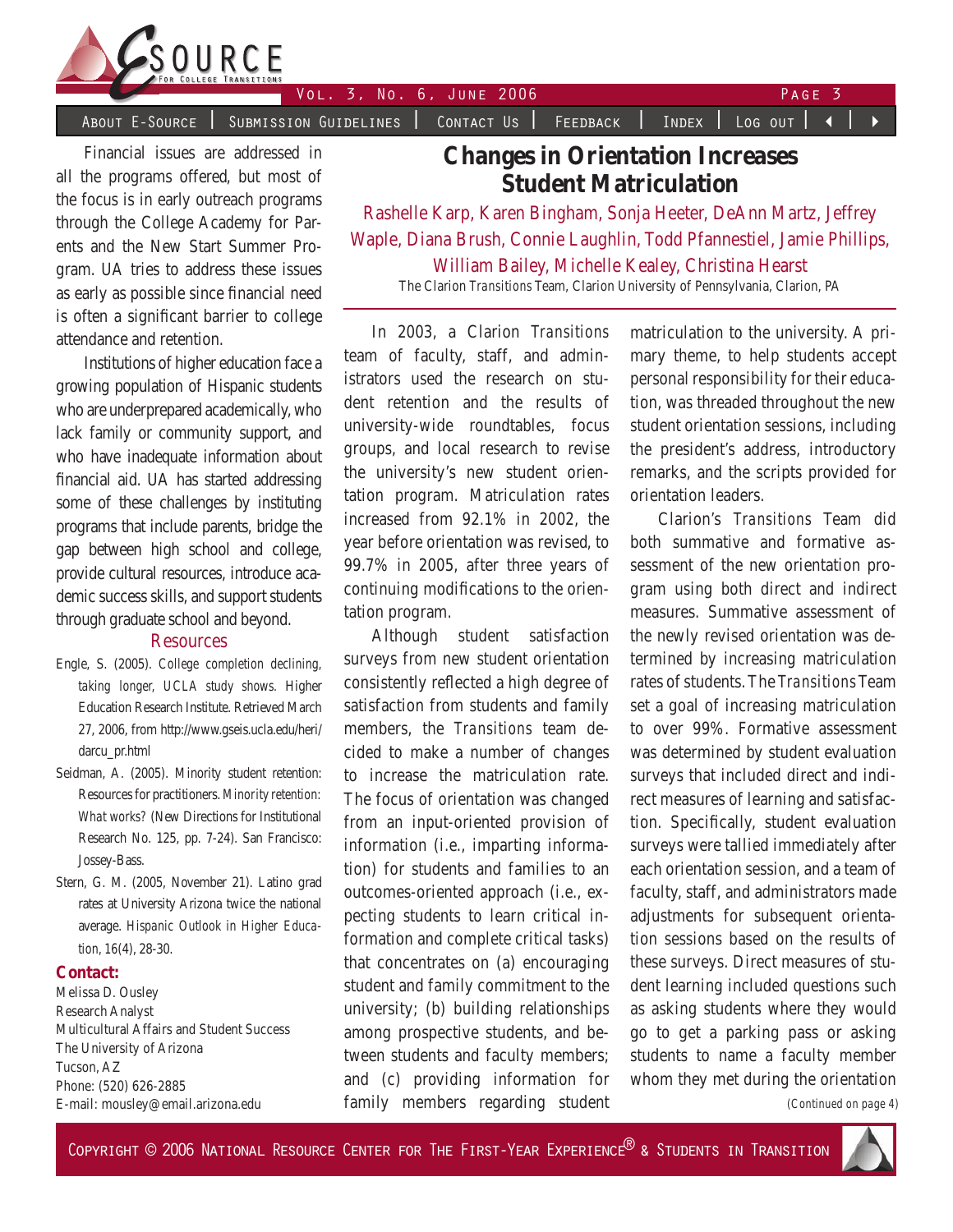

|        |  | FOR COLLEGE TRANSITION                                                                                                                                                          |
|--------|--|---------------------------------------------------------------------------------------------------------------------------------------------------------------------------------|
| PAGF 4 |  |                                                                                                                                                                                 |
|        |  |                                                                                                                                                                                 |
|        |  | <code>About E-Source</code> $\mid$ Submission Guidelines $\mid$ Contact Us $\mid$ Feedback $\mid$ Index $\mid$ Log out $\mid$ $\blacktriangleleft$ $\mid$ $\blacktriangleright$ |

*(Continued from page 3)*

session. Indirect measures of student learning included satisfaction questions such as asking students if they understood the university's general education program following its explanation during the orientation session.

Student commitment to the university was fostered in various new ways. For example, students received their university photo identification cards at the end of the day, and students activated their Clarion e-mail accounts as they learned how to use the Clarion i-portal to locate the names of their academic advisors. Students also received personal business cards imprinted with their university email address, and they were encouraged to share their Clarion business cards with other students so that communications could continue during the summer.

Research has demonstrated that a key factor in student retention is building relationships with faculty (Astin, 1997; Kuh, Kinzie, Schuh, Whitt, & Associates, 2005; Pascarella & Terenzini, 2005; Tinto, 1994). Clarion University faculty are often somewhat reticent with students at orientation and do not sufficiently introduce themselves to each incoming student. In order to encourage faculty to help students remember them, an informal competition among the colleges was initiated to encourage each college to reach the highest rates of faculty identification by students after each orientation session. The result was that student identification of faculty members increased from less than 30% after the first orientation session in 2003, to more than 60% after the last orientation session in 2005.



*Clarion's orientation leaders.*

After each orientation session, the percentage of students in each college who correctly identified a faculty member and the dean of their college was tabulated. The results were sent in an e-mail to the deans, with some competitive comment like "Arts and Sciences is leading with 56% followed by Business with 52% and trailed by Education with 30%." A humorous comment was also generally included. The deans and faculty encouraged students to remember their names by singing their names to students, giving the students mnemonics to remember their names, comparing themselves to cartoon characters who had names similar to theirs, and even telling the students that they wanted to win the name competition during this particular session. On the serious side, the students were told how important it was to make

contact with a faculty member so that they would know someone whom they could contact if they had a question. The president's speech reinforced this, as did the talks to parents during separate sessions during orientation.

The university's Clarion *Transitions* team believes that changing the focus of new student orientation from inputs to outputs has made the difference in student retention after orientation.

#### Reference

- Astin, A. W. (1997). *What matters in college: Four critical years revisited.* San Francisco: Jossey-Bass.
- Kuh, G. D., Kinzie, J., Schuh, J. H., Whitt, E. J., & Associates. (2005). *Student success in college: Creating conditions that matter.*  San Francisco: Jossey-Bass.
- Pascarella, E. T., & Terenzini, P. T. (2005). *How college affects students: A third decade of research*. San Francisco: Jossey-Bass.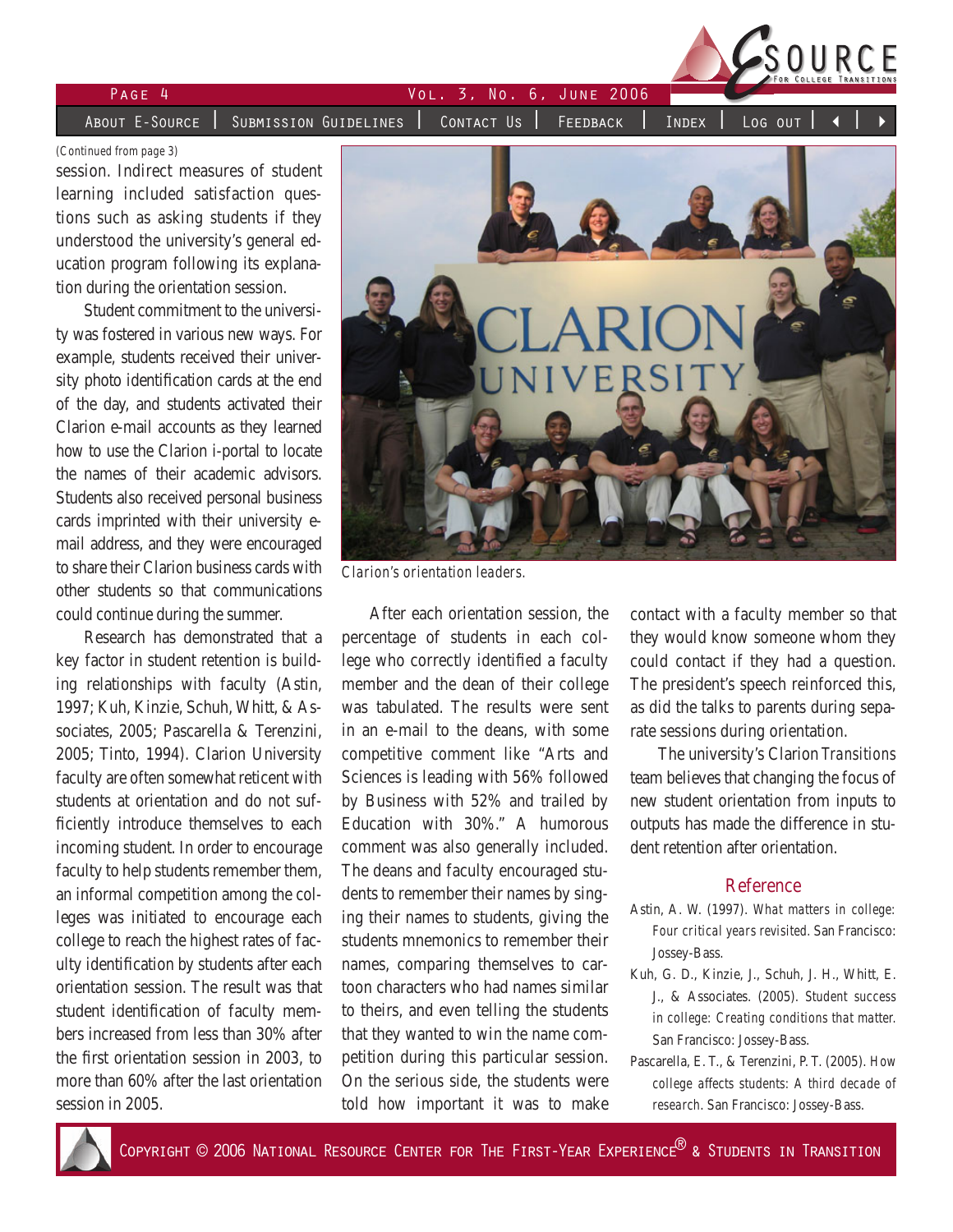

About E-Source | Submission Guidelines | Contact Us | Feedback | Index | Log out | 4

## **Stereotype Threat** *Its Implications for Working With At-Risk Students*

### George M. Colton

Director, Graduate Program in Counseling Psychology, Holy Family University, Philadelphia, PA

### Ulysses J. Connor, Jr.

Director, Educational Outreach and Retention Programs, Kutztown University, Kutztown, PA

Students are affected by other people's attitudes and behaviors. One way students can be negatively affected is by being stereotyped. Stereotype threat is best understood as a pervasive, distorted belief maintained by a significant number of individuals in US society regarding the academic and/or intellectual ability of different subgroups within the US population (e.g., African Americans/Latino/as are less intelligent than Caucasian Americans, men are better at math/sciences than women, or Asians outperform Caucasians in math/sciences). This belief, when activated, acts much like a self-fulfilling prophecy. Students coming from families with limited resources, underfunded schools, and distressed neighborhoods face the extra burden of stereotype threat. Faculty and

*(Continued from page 4)*

Tinto, V. (1994). *Leaving college: Rethinking the causes and cures of student attrition*  (2nd ed.). Chicago: University of Chicago Press.

#### **Contact:**

Rashelle Karp Associate Academic Vice President Clarion University of Pennsylvania Clarion, PA Phone: (814) 393-2521 E-mail: rkarp@clarion.edu

staff working with at-risk students need to be aware of (a) the effects of stereotype threat, (b) the situations in which it is most likely to occur, and (c) the interventions that are effective in lessening its effects.

Stereotype threat is strongest in situations where the students' behavior runs the risk of confirming the negative belief that their group lacks a valued academic ability and the situation is relevant to the individual's definition of self (Steele, 1997). This effect has been shown to lower the academic performance of African American students (Steele & Aronson, 1995), Latino/a students (Good, Aronson, & Inzlicht, 2003), students from lower socioeconomic backgrounds (Croizet & Claire, 1998), female students studying mathematics and/or science (Good et al.), and even Caucasian male students studying mathematics (Aronson, Lustina, Good, & Keough, 1999). In each case, negative stereotyped beliefs influenced students to underperform intellectually on academic tasks compared to their recorded academic ability.

This stereotyping may take the form of conscious or unconscious beliefs and assumptions on the part of faculty, staff, administrators, and students of students' academic abilities, appropriateness for college/university study, chosen major, and even whether it was appropriate for the student to be admitted to the institution. These conscious and unconscious beliefs include assumptions about the students' verbal and socialization skills, their need for remedial programs, the need to lower expectations to meet student needs, and the assumption that atrisk students are the cause of lowered academic rigor at the institution. These assumptions place at-risk students in situations where a stereotype threat response can be activated.

When students are at the receiving end of stereotype threat, they often learn to care less about the situations or activities that cause stress. This is called "disidentification" (Steele, 1999). Pain is muted when students stop identifying with the part of life in which pain occurs. By not caring, students become less motivated, which in turn impacts negatively on school performance.

*(Continued on page 6)* Steele and Aronson (1995) have found that when a difficult verbal test was presented as a test of ability, Black students performed dramatically less well than White students. When they presented the same test as a laboratory quiz on how to solve problems, stressing that it was not a measure of their level of intellectual ability, the Black students' performance matched that of White students. Another test showed that when Black students felt trust, they performed well regardless of whether their self-confidence had been shaken beforehand. And when they felt no trust, no amount of bolstering of self-confidence mattered. Another interesting test

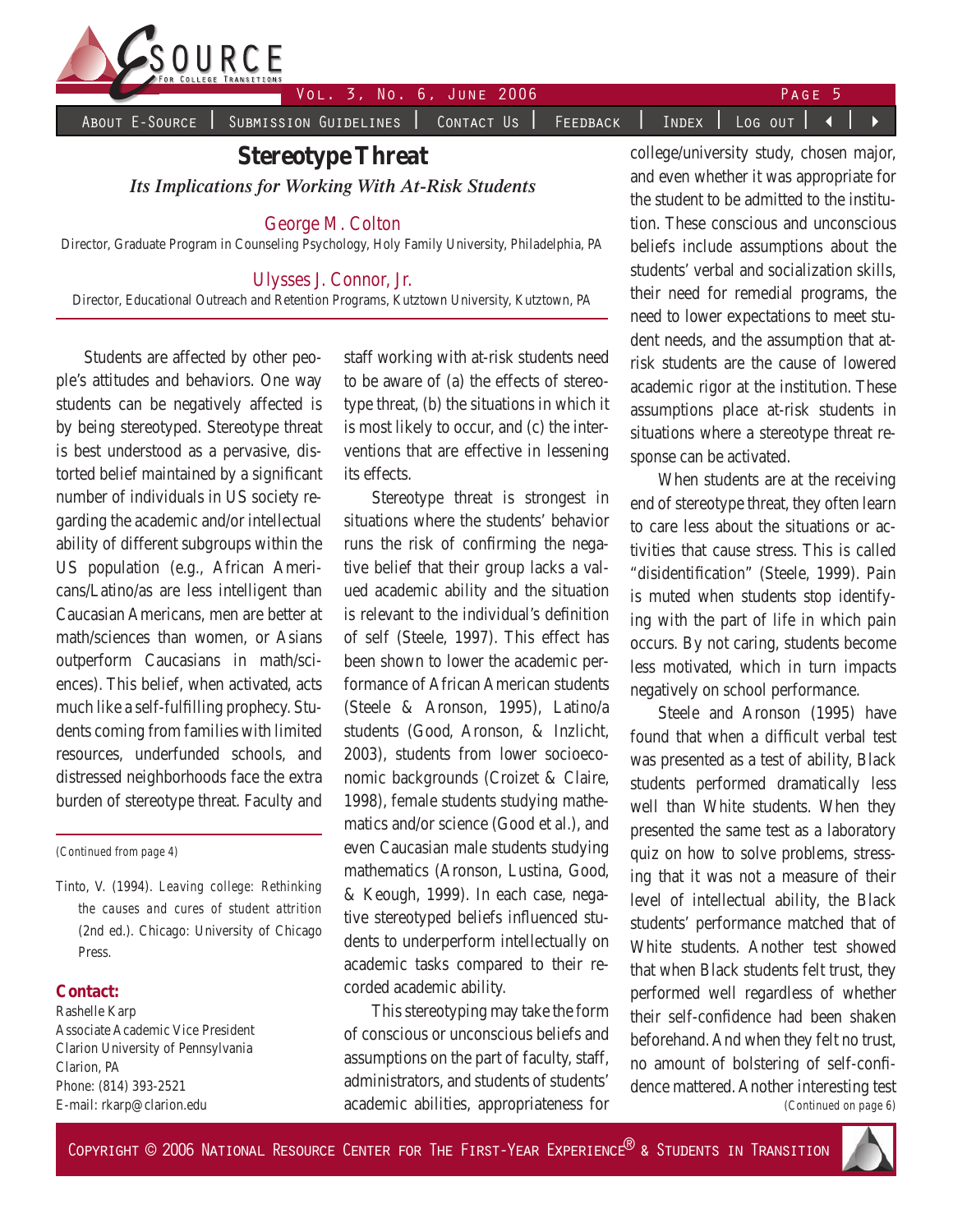

### Page Vol. 3, No. 6, June 2006

•

•

A<u>bout E-Source | Subm</u>ission Guidelines | Contact Us | Feedback | Index | Log out

*(Continued from page 5)*

was performed in a racially integrated 250-student wing of a residence hall which had a weekly rap session. Black students from that residence hall had better first-year grades than other firstyear Black students on campus. Steele believes that participation in these rap sessions reduced students' feeling of stereotype threat and improved grades.

Other interventions that have been found effective in offsetting the negative effects of stereotype threat include:

- Forming positive teacher-student relationships, which are characterized by a strong faith in the student's ability to be successful; a strong belief that the student is able to contribute in unique, valuable, and meaningful ways to the academic and social atmospheres on campus; and mutual respect, value, and acceptance. •
- Being aware of one's own biases, attitudes, and level of cultural sensitivity. These affect our views of the academic abilities of and our interactions with stereotyped students. •
- Offering challenging course work, because this conveys respect for the student's potential, allows them to demonstrate their skills, and gives them interesting but not overwhelming work. Remedial work reinforces the belief in students that their academic ability is being viewed stereotypically. •
	- Valuing multiple perspectives. By acknowledging multiple perspectives, faculty and staff explicitly value a variety of approaches to academic skills. Students can engage in academic activities without feeling there is a right or wrong method.
- Being a role model. Role models demonstrate that barriers to success in higher education are not insurmountable.
- Building self-efficacy by helping students acknowledge and view their successes as stemming from their own hard work. •
- Modifying attribution beliefs. Students need to learn to modify how they attribute their academic difficulties from global, stable, internal causes to specific, temporary, external causes. For example, students need to realize that performing poorly on an academic assessment is specific to the assessment in question and not to every academic activity in class (global vs. specific), that poor academic performance is not going to occur all the time with all academic tasks (stable vs. temporary), and does not have to do solely with their overall academic ability/intelligence (internal vs. global). •
- Helping students realize that their abilities can grow. Oftentimes, students react to stereotype threat because they feel that their intelligence is fixed and that they have no ability to do better. Helping students realize that their abilities can adapt and change with time helps students resist stereotype threat reactions.

The more faculty, administrators, and staff become cognizant of stereotype threat, its implications for the success of stereotyped students, and the methods to ameliorate its effects, the greater our successes can be with at-risk students. Stereotyped students need assistance working through and dealing with the effects of stereotype threat. Helping students deal with this phenomenon creates more resistant students with greater

strengths who are better able to deal with adversity in their higher education experience.

### References

- Aronson, J., Lustina, M. J., Good, C., & Keough, K. (1999). When White men can't do math: Necessary and sufficient factors in stereotype threat. *Journal of Experimental Psychology, 35,* 29-46.
- Aronson, J., Ried, C. B., & Good, C. (2002). Reducing the effects of stereotype threat on African American college students by shaping theories of intelligence. *Journal of Experimental Social Psychology, 38,* 113-125.
- Croizet, J., & Claire, T. (1998). Extending the concept of stereotype threat to social class: The intellectual underperformance of students from low socioeconomic backgrounds. *Personality and Social Psychology Bulletin, 24*(6), 588-594.
- Good, C., Aronson, J., & Inzlicht, M. (2003). Improving adolescents' standardized test performance: An intervention to reduce the effects of stereotype threat. *Applied Developmental Psychology, 24,* 645-662.
- Steele, C. M. (1997). A threat in the air: How stereotypes shape intellectual identity and performance. *American Psychologist, 52*(6), 613-629.
- Steele, C. M. (1999, August). Thin ice: "Stereotype threat" and Black college students. *The Atlantic Monthly,* 44-54.
- Steele, C. M., & Aronson, J. (1995). Stereotype threat and the intellectual test performance of African Americans. *Journal of Personality and Social Psychology, 69*(5), 797-811.

#### **Contact:**

Ulysses J. Connor, Jr. Director, Educational Outreach and Retention Programs Kutztown University Kutztown, PA Phone: (610) 683-1347 E-mail: connor@kutztown.edu



•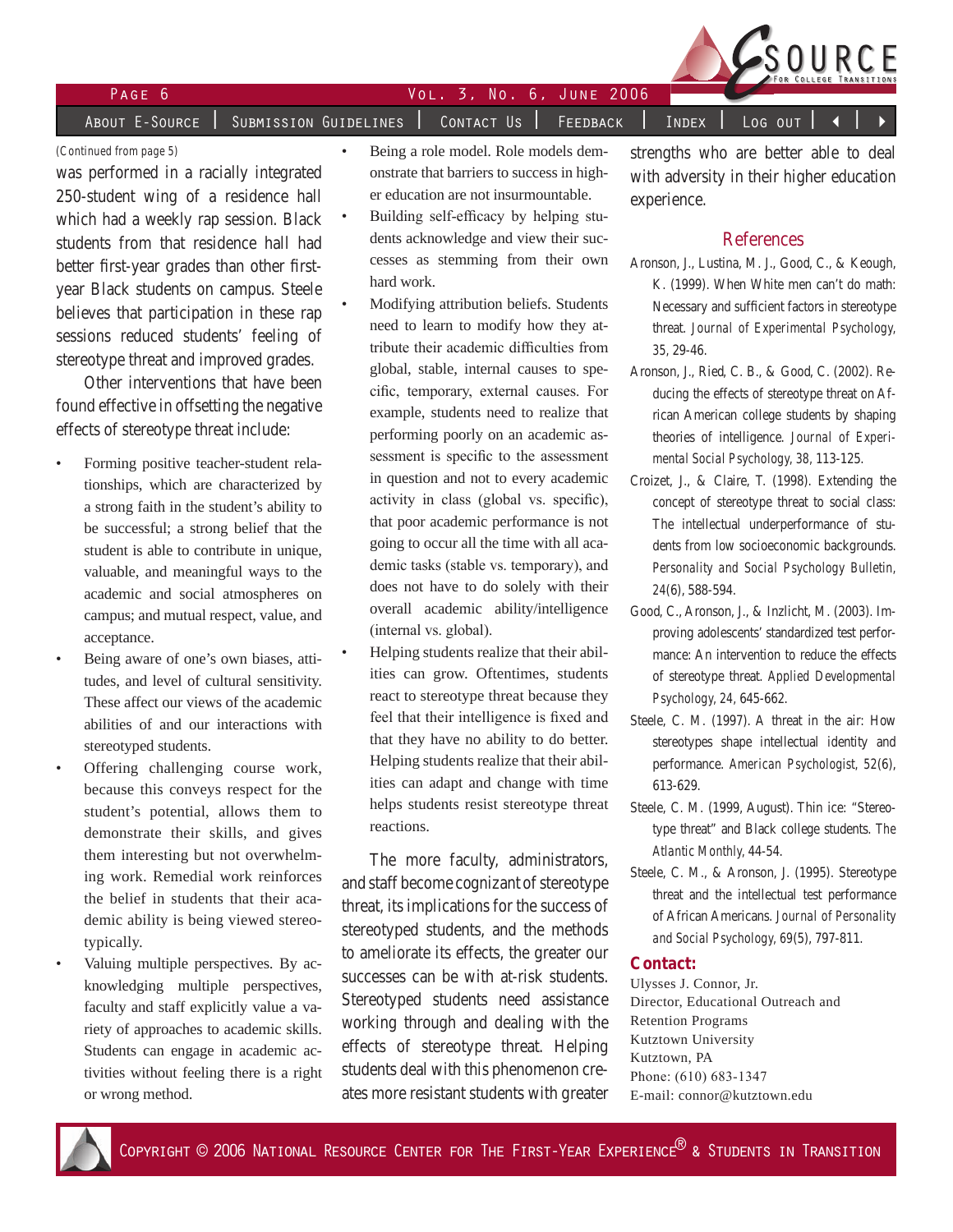

About E-Source | Submission Guidelines | Contact Us | Feedback | Index | Log out |

# **b Spotlight**  $\infty$ **M. Lee Upcraft**

Asheley Bice

*This is the third article in a series from luminaries in the field who share insights regarding their campuses and higher education in general.*



M. Lee Upcraft, Research Associate at the Center for the Study of Higher Education, Affiliate Professor of Higher Education, and Assistant Vice President Emeritus of Student Affairs at Pennsylvania State University, has been a voice in the first-year experience movement for more than 35 years. He has researched everything from assessment to services for women students and veterans, and has authored countless chapters, journal articles, and books, including *The Freshman Year Experience: Helping Students Survive and Succeed in College* (1989) with John Gardner, *Assessment Practice in Student Affairs: A Guide for Practitioners* (1996) with John Schuh, and *Challenging*  *and Supporting the First-Year Student: A Handbook for Improving the First Year of College* (2004) with John Gardner and Betsy Barefoot. Upcraft was interviewed in October 2005 for the 25th Annual Conference on The First-Year Experience. He shared his thoughts on why the first year matters, the importance of integrating curricular and co-curricular activities, and the current technological impact affecting postsecondary institutions.

In retrospect, he notes that no one could have known the impact the firstyear experience would have today. Its timeless appeal is due to its continued relevance. As Upcraft explained, emphasis on the first year

> "matters because in the first year is when you basically decide whether you're going to continue your education or drop out. About 25% of students who start in the first year fail to complete it, or fail to return for their sophomore year."

He also noted this does not mean that the other years do not matter, but the first year is a critical time and affects the college experience. Upcraft continued, "If institutions are interested in helping students succeed and go on to graduation, they have to get them early."

Upcraft asserts that one way to reach students during that critical year is through integration of in- and outof-class activities and communicating objectives to all involved in student success. According to Upcraft, it is important to make "faculty, staff, and administrators aware of what we know about the first year and how to better integrate that into first-year initiatives, both inside the classroom and outside the classroom."

Research over the years has shown the impact out-of-class experience has on in-class experience. Upcraft said, "If it's a supportive environment for academic work, [students will] succeed; if it's not, they won't. And there're things happening outside the classroom like alcohol use and abuse, which can have a direct negative impact on their social lives and their academic lives as well."

It is imperative that the campus culture is taken into consideration when implementing first-year programs. Not all programs will fit a campus culture. The only way to see if it is working is to assess the program. "All first-year student success is local. It's up to every institution to do assessment to find out if what they are doing is working."

*Continued on page 8*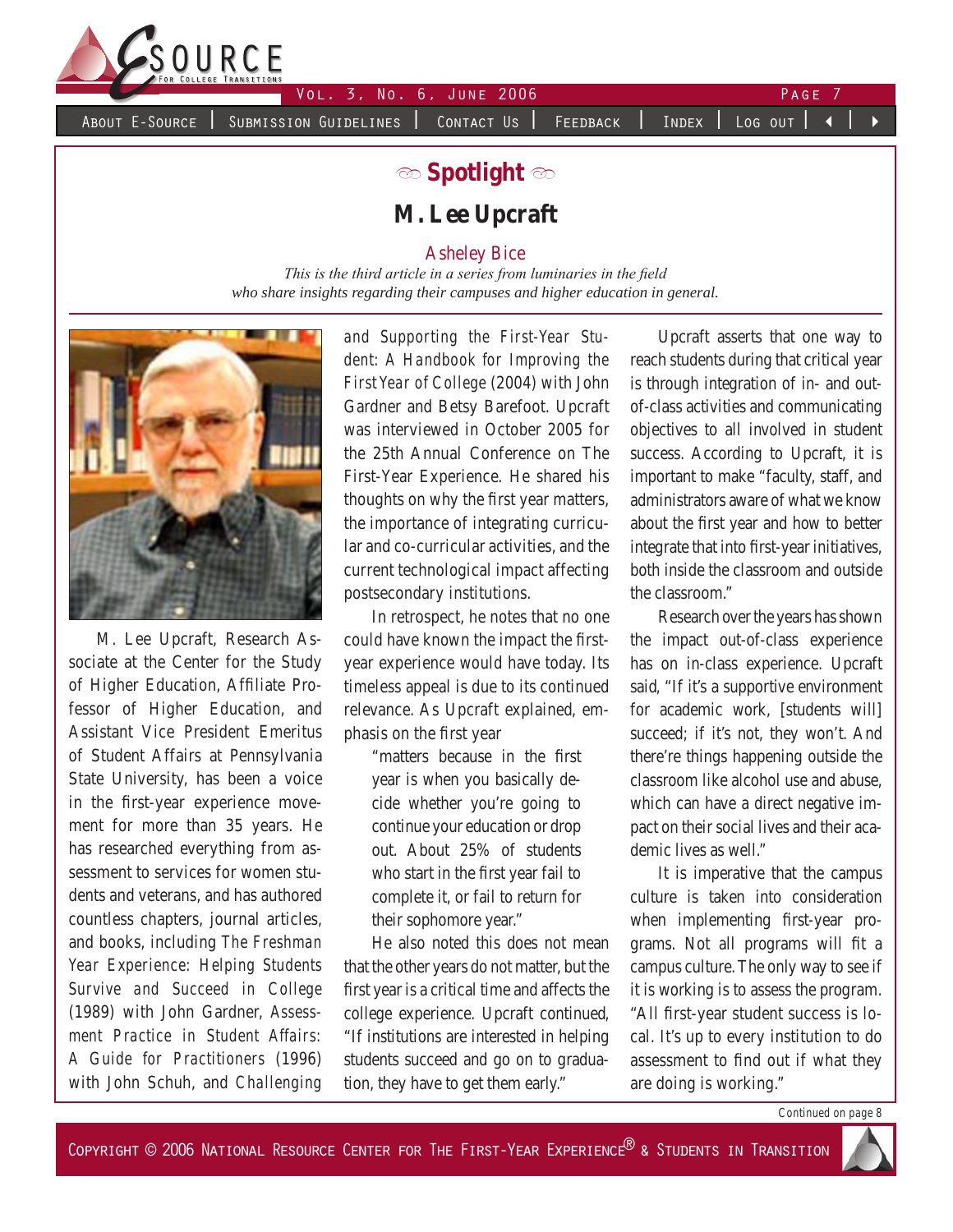PAGE 8 2006 2006 2006 2007 2008

About E-Source | Submission Guidelines | Contact Us | Feedback | Index | Log out

*Continued from page 7*

One aspect of today's college culture is the use of technology in our schools. Upcraft believes,

> "Technology is such a part of students' lives today that it's got to be having an impact on the way they learn and the way they experience college. I don't think we've really caught up with what's really going on with them and technology."

In fact, Upcraft thinks that it is the duty of the institution to assimilate technology into programs and initiatives for students.

Upcraft sees several positive trends in the field including the integration of curricular and co-curricular activities through the cooperation of academic and student affairs personnel, and the increased implementation of technology in programming. He also said, "Continuing efforts like learning communities and first-year seminars, I think, are where the field and the movement are going now."

The first-year experience continues to resonate with institutions nationwide, and the voices within the profession, such as Lee Upcraft's, continue to propel us into the future.

#### **Contact:**

Asheley Bice Graduate Assistant National Resource Center for The First-Year Experience and Students in Transition University of South Carolina Columbia, SC Phone: (803) 576-5795 E-mail: abice@gwm.sc.edu

## **Activities for Parents at Orientation at Yavapai College**

#### Paula Fuhst

Assistant Dean, Student Development and Retention, Yavapai College, Prescott, AZ

Heightened parental involvement is one of the biggest challenges on college campuses today. In order to address the parents' concerns, the Academic Advising office at Yavapai College provides SOAR—Student Orientation / Assessment / Advisement / Registration—for all new students which includes a parent orientation session. After checking in at 9 a.m., parents and students attend an information session on college resources, degree programs, FERPA, campus safety, and success strategies. After a refreshment break, parents reconvene at the original meeting location. A special session is conducted by an academic advisor and the assistant dean of student development. Here, parents have an opportunity to express concerns (e.g., about safety, their child having an undecided major, or their only child getting along with a roommate) as well as joys (e.g., "This is our third and last child going to college, and we finally have the house to ourselves."). The presentation, which includes information about how we assist students through a variety of campus resources, responds to many of these concerns.

We praise parents and other relatives for participating with their new college students. We call ourselves their partners in support of their children's educational endeavors. We talk about the fine line between being helpful and being one of those hovering "helicopter parents."

They always laugh about this description, but many admit that they identify with the described behaviors. We discuss how college is a time for students to develop their identities and independence, how, sometimes, it takes a while for this to occur, and how parents can encourage that growing sense of responsibility.

One of the activities we use to help parents express their feelings and concerns about their children becoming college students is what we call the "pipe cleaner exercise." This is something I first saw at an orientation session at Northern Arizona University. Each parent is given a pipe cleaner—the ones we use are about 12 inches long and come in different colors. We ask them to create

*Continued on page 9*

### **Publication Staff**

Inge Kutt Lewis Editor

Michael Abel Editorial Assistant

Asheley Bice Editorial Assistant

> Mey Wu Web Master

Tracy Skipper Editorial Projects Coordinator

> Barbara Tobolowsky Associate Director

> > Stuart Hunter **Director**

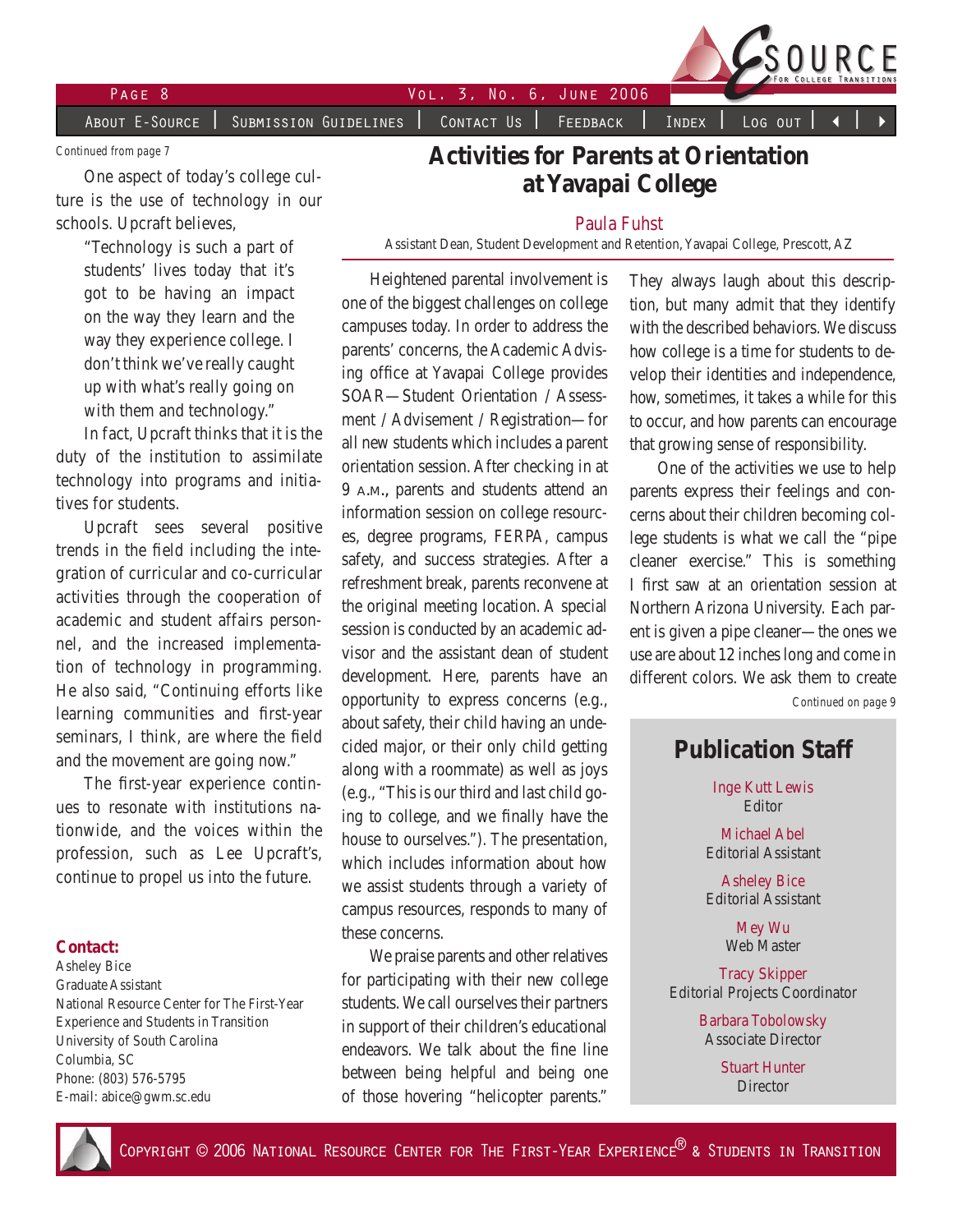

About E-Source | Submission Guidelines | Contact Us | Feedback | Index | Log out | < |



*Pipe cleaners symbolizes parents' feelings about launching college students.*

#### *Continued from page 8*

a shape with their pipe cleaner that expresses how they feel about their son or daughter embarking on this new phase of their lives.

Then, they tell the group the meaning of the shape they have formed. We always get a few hearts, question marks, and exclamation points. One dad managed to form his pipe cleaner into an "OK," indicating that he felt confident that this would be a good experience for his daughter. One mom formed a flower and said she expected college to be a time for her daughter to blossom. We have also had pipe cleaners fashioned into dollar signs and even a noose (that dad expressed that his son better not flunk out!). There always seems to be at least one or two parents who get choked up when expressing their feelings about their child's pending transition.

This exercise more than anything else allows parents to see that they all have common concerns. They are not the only parents worried about their child's safety, time management skills, or preparedness for college. They hear that others in the room have the same concerns, love, and pride. The exercise seems to release all their pent-up anxiety about their child taking the next step toward adulthood. They make a connection with the staff member doing the exercise as well and feel as though there is at least one person they can turn to if they have questions in the future. We know it was successful when they ask if they can take their symbols home with them!

### **Contact:**

Paula Fuhst Assistant Dean Student Development and Retention Yavapai College Prescott, AZ Phone: (928) 776-2117 E-mail: Paula\_Fuhst@yc.edu

# **Evelyn Nicolosi** *A Model for Frontline Behavior With Students*

#### Randy Swing

Co-Director and Senior Scholar, Policy Center on the First Year of College, Brevard, NC

### Inge Kutt Lewis

National Resource Center for The First-Year Experience and Students in Transition, University of South Carolina, Columbia, SC

"I met another person who inspired me," Randy Swing wrote in February 2006. "Her name is Evelyn." Evelyn Nicolosi is a cashier for the Sodexho Campus Services at Rollins College and works in the Cornell Campus Center. Swing continued,

Evelyn is incredible in her ability to connect with students and to greet them in a personal way. She remembers their injured knee and asks if it is doing okay a year later. She notes who she does not see for a while and asks where they have been. The students and campus administrators are aware of her care and concern and have honored her with awards. Perhaps one of the most important lessons is that Evelyn is not even an employee of the College. While she interacts with students every day, her supervision and pay all come from [the food vendor] a private contractor.

She joined the College in February 1978. During her many years at the

*Continued on page 10*

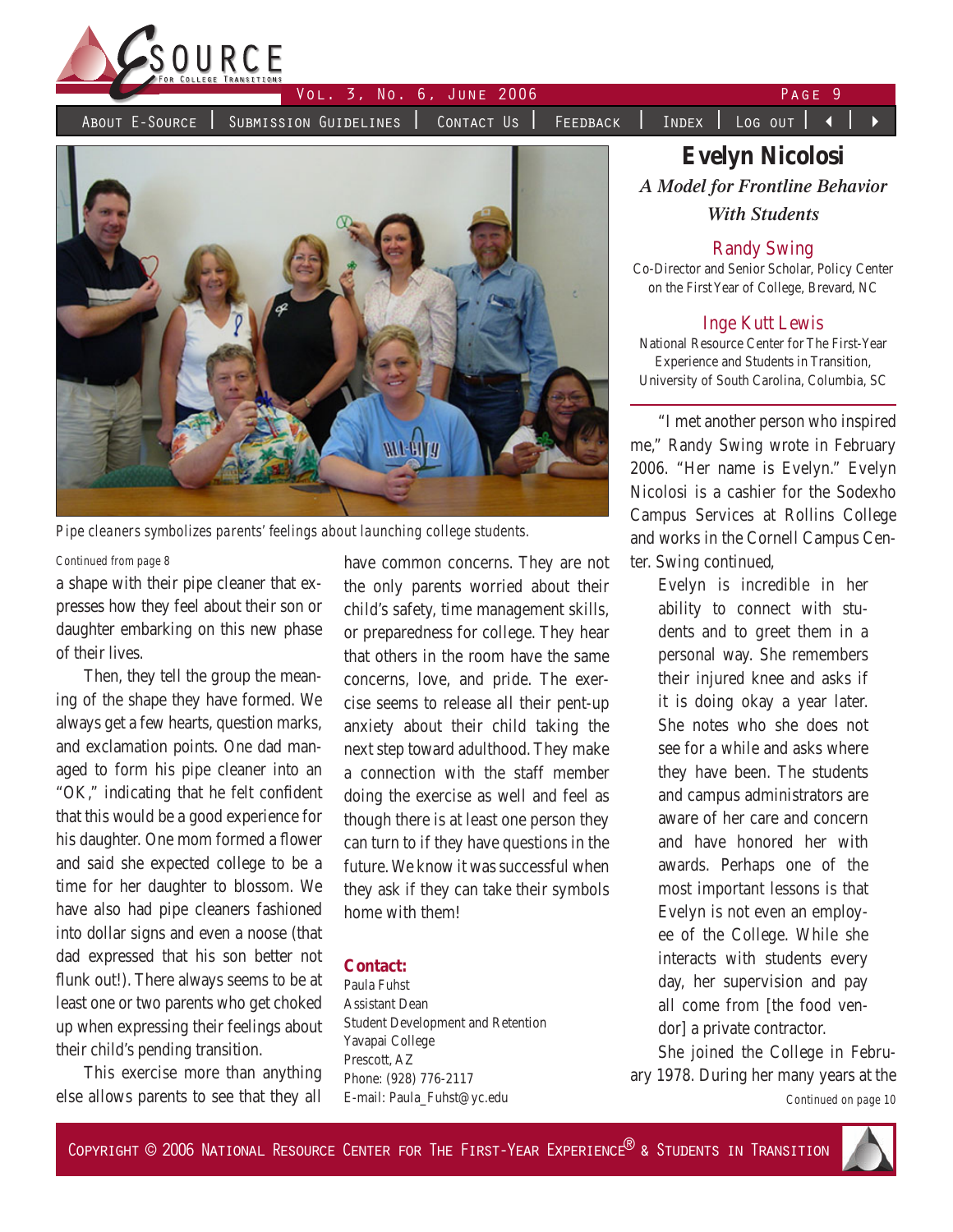

# Page 10 Vol. 3, No. 6, June 2006

About E-Source | Submission Guidelines | Contact Us | Feedback | Index | Log out

*Continued from page 9*

college, Evelyn has been nominated for and received numerous awards for her outstanding customer service.

When Evelyn was asked how she remembers so many details about people, she said, "I don't know." Students, alumni, and staff, report otherwise.

Steve Miller (class of 2009) said, "Ms. Evelyn always takes such an interest in the lives of the students. She loves to know what's going on, where we are going for the day, and always wishes us a fantastic day. Without Ms. Evelyn, the College would not be such a special place. People like her are what really give the campus a feeling of community."

Daniel Mullery (class of 2009) added, "Ms. Evelyn really cares about each of us. If we are having a bad day, she can tell and wants to know how she can help. She treats us like members of her own family." Erin Dickerson (class of 2009) remarked, "She is like my mom at Rollins. If I did not eat vegetables with lunch, she amazingly remembers at dinner and makes sure I eat a well-balanced diet." Dave Dwyer (class of 2006) said, "I am from England. Being so far away from home can be difficult at times. Ms. Evelyn always reminds me to call home, and then asks me how my mom and other members of my family are getting along."

Roger Busby, General Manager of the Cornell Campus Center (Sodexho Campus Services) says of Evelyn, "She is the epitome of what customer service is all about. With Evelyn, customer service is a natural part of who she is as a

person. She is one of the rare individuals who possess friendliness as part of their being. Having the honor and pleasure of knowing Evelyn has left an everlasting impression on me. Thinking about her always puts a smile on my face. She is so much more than an employee of Sodexho. Her legacy at Rollins goes far beyond a cashier."

Swing suggests there are at least three lessons to be learned from her example:

1. Evelyn serves students and takes pride in her job and her willingness to go the extra mile is inspiring and infectious. College administrators should remember that when students are treated well by staff on a daily basis, they will feel more connected to campus and will more likely stay.

2. Evelyn, like many other faculty and staff, provide outstanding service to students just because it is the "way they treat everyone." Certainly, Evelyn did not set out to win awards for her interaction with students at Rollins, but honoring outstanding employees is one way to acknowledge their contributions in establishing an environment that supports student success. Acknowledging those who model the behaviors we desire is a solid principle of faculty/staff development as well as a meaningful way to thank our best employees.

3. Evelyn, like many important staff who serve students, is an outsourced employee. Evelyn works for the food service vendor at Rollins College. It is the vendor who sets the work conditions, establishes compensation levels, and provides supervision. Outsourcing



*Evelyn Nicolesi exemplifies the value of frontline staffers to student success.*

functions that directly impact students are often controversial because the campus gives up a measure of direct control, but the practice appears to be an increasing trend. Many campuses have already outsourced food services, custodial

*Continued on page 11*

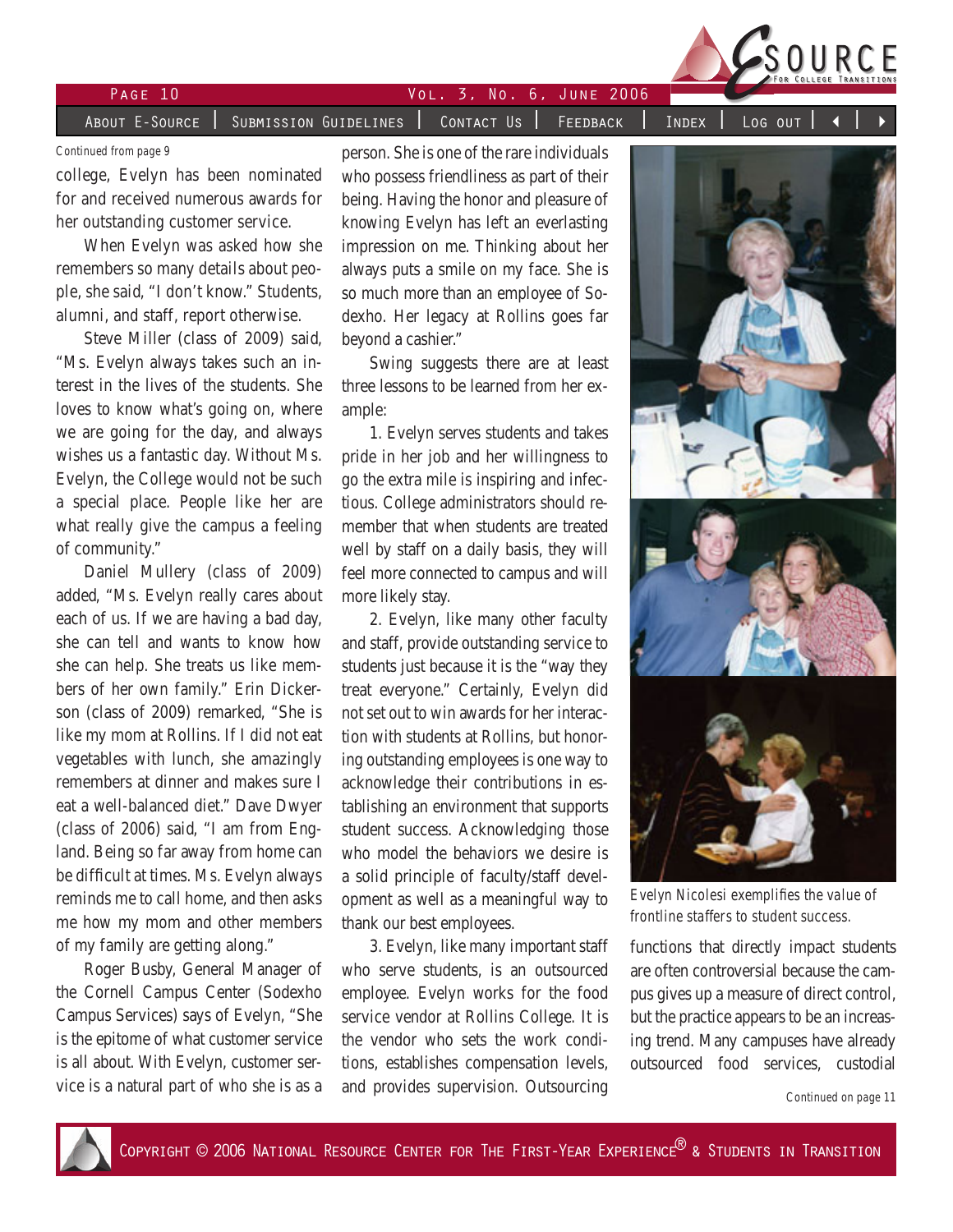

About E-Source | Submission Guidelines | Contact Us | Feedback | Index | Log out | 4

*Continued from page 10*

services, the bookstore, and some are moving to outsource the security/policy function. Colleges and universities must encourage all staff who work on campuses to realize their behavior impacts students and must provide clear directions to the vendors about student-staff interactions and its importance to student retention.

Evelyn's story is a success on many levels and a reminder that staff employees make a real difference in the lives of students. This is also a reminder that successful engagement of staff is too important to be left to chance.

#### **Contact:**

Randy L. Swing Co-Director and Senior Scholar Policy Center on the First Year of College Brevard College, NC Phone: (828) 966-5312 E-mail: swing@fyfoundations.org

# **Results From Survey of**  *E-Source* **Readers**

In March and April 2006, we asked readers of *E-Source for College Transitions* to provide feedback on the newsletter. Thank you to those who participated. Here are some selected findings. Participants responded that *E-Source*

- addresses relevant topics •
- provides practical information, is well written, and is a valuable resource •
- is visually appealing •

When asked how the content of *E-Source* could be improved, some

- wanted more "back to basics" information •
- wanted a section on best practices, especially everyday programmatic attempts that address varying populations •
- wanted specific classroom strategies on aspects that are covered in firstyear seminars, e.g. community service or library research paper •

The topics that attracted a good deal of interest were:

- initiatives for first-year students and peer involvement •
- assessment, evaluation, research and teaching strategies, and orientation •
- curriculum and teaching •
- initiatives for underprepared students •
- learning communities •
- technology •
- service-learning initiatives •
- community service initiatives •
- initiatives for transfer students •
- retention •
- initiatives for students of color and students with disabilities •
- funding information and residence life and residential learning •
- initiatives for second-year students and library instruction •

Please remember that, as a reader of *E-Source,* you can help shape its content by providing articles on the topics suggested here.

## **What's Happening at the Center?**

### Upcoming Conferences

**2006 Summer Institute on First-Year Assessment** June 25-27, 2006 Asheville, North Carolina

**19th International Conference on The First-Year Experience** July 24-27, 2006 Toronto, Ontario, Canada

**13th National Conference on Students in Transition** November 3-5, 2006 St. Louis, Missouri

### 2006 Paul P. Fidler Grant

The Center has received over 90 proposals for the 2006-07 Paul P. Fidler Grant. Proposals were due June 1 and reviewers will spend the next few months selecting the grant's recipient. The winning proposal will be publicly recognized at the 2006 National Conference on Students in Transition. Click here for more information about the Paul P. Fidler Research Grant.

The proposals came from all over the US; from two-year and four-year schools; from students, faculty, and staff. Below is sample of the types proposals received.

*Populations studied:* at-risk students, students with learning disabilities, students from foster care, adults, Latinas, nursing students, African Americans, males, females, first-generation, students from rural areas, students in urban schools, art students, students in the STEM fields.

*Topics addressed:* retention, classroom boredom, leadership development, family/parents, academic integrity, faculty-student interaction, study